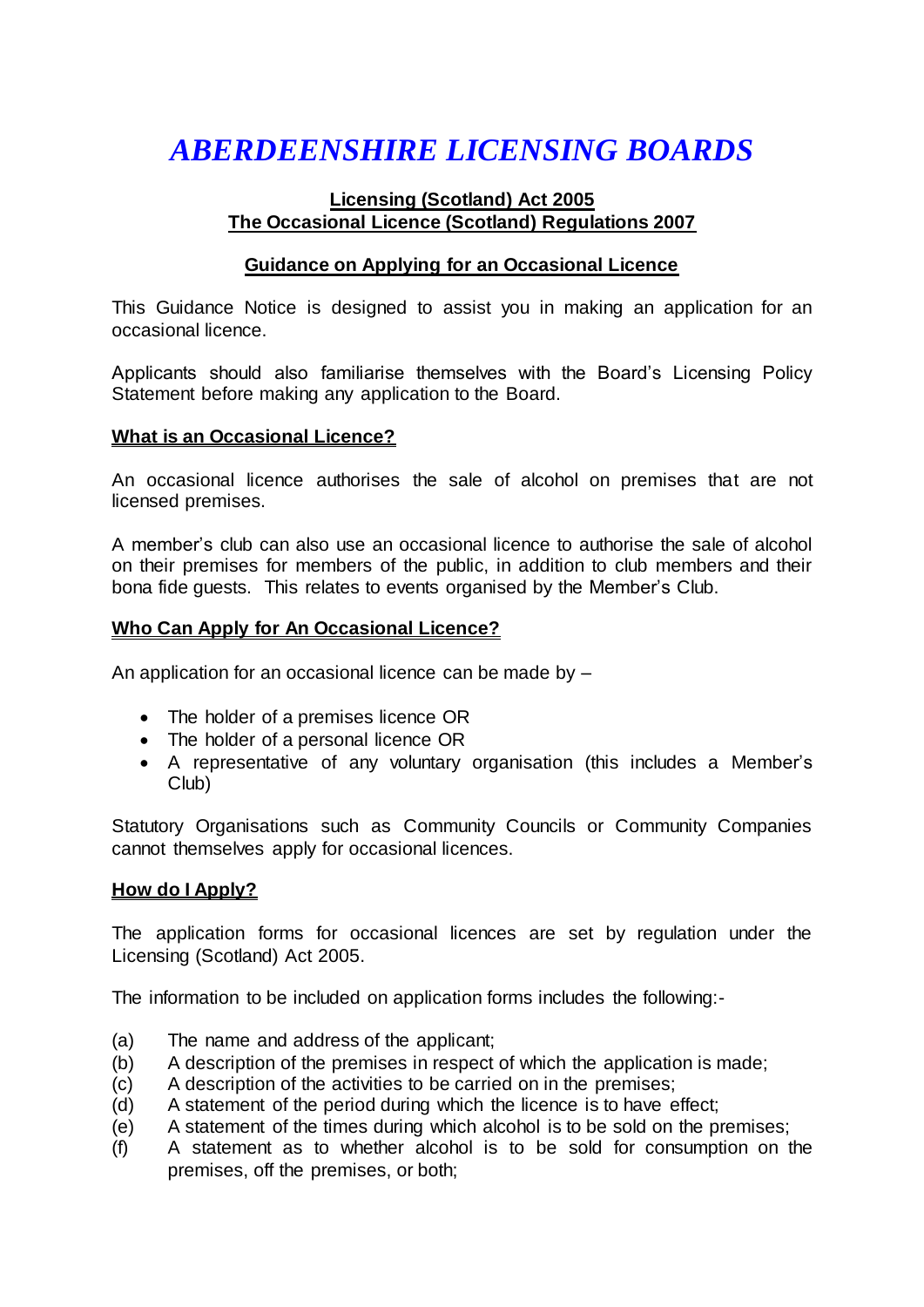- (g) A statement of the times at which any other activities in addition to the sale of alcohol are to be carried on in the premises;
- (h) Where alcohol is to be sold for consumption on the premises, a statement as to whether children (0-15 years) or young persons (16 & 17 years) are to be allowed entry to the premises and, if they are to be allowed entry, a statement of the terms on which they are allowed entry, including in particular –
	- (i) The ages of the children or young persons to be allow entry\*\*;
	- (ii) The times at which they are to be allowed entry\*\*; and
	- (iii) The parts of the premises to which they are to be allowed entry\*\*
- (i) The conditions to which the licence is subject, or, in relation to any such condition, a reference to another document in which details of the condition can be found.
- \*\* applicants require to distinguish between children and young persons

An application form is attached to these Guidance Notes for your information.

#### **How Long Does an Occasional Licence Last?**

An occasional licence can only last up to a maximum of 14 days per "occasion".

The holders of a premises licence or a personal licence may make unlimited applications.

The legislation places restrictions on the number of applications a voluntary organisation/registered club can make. In any period of 12 months –

- Not more than 4 occasional licences each having effect for a period of 4 days or more; and
- Not more than 12 occasional licences each having effect for a period of less than 4 days.

Provided that, in any period of 12 months, the total number of days on which occasional licences issued in respect of the voluntary organisation/registered club have effect does not exceed 56 days.

For the avoidance of doubt, the Board has determined that "12 months" in the context of applying for occasional licences by voluntary organisations/registered clubs is from 1st January until 31st December each year.

#### **What hours Can I apply for?**

The Board considers the commencement of the sale of alcohol shall not be earlier than 9.00a.m. For the terminal hour beyond which alcohol must not be sold on the premises, the Board considers the following to be appropriate –

Where there is no specific entertainment

1.00a.m. daily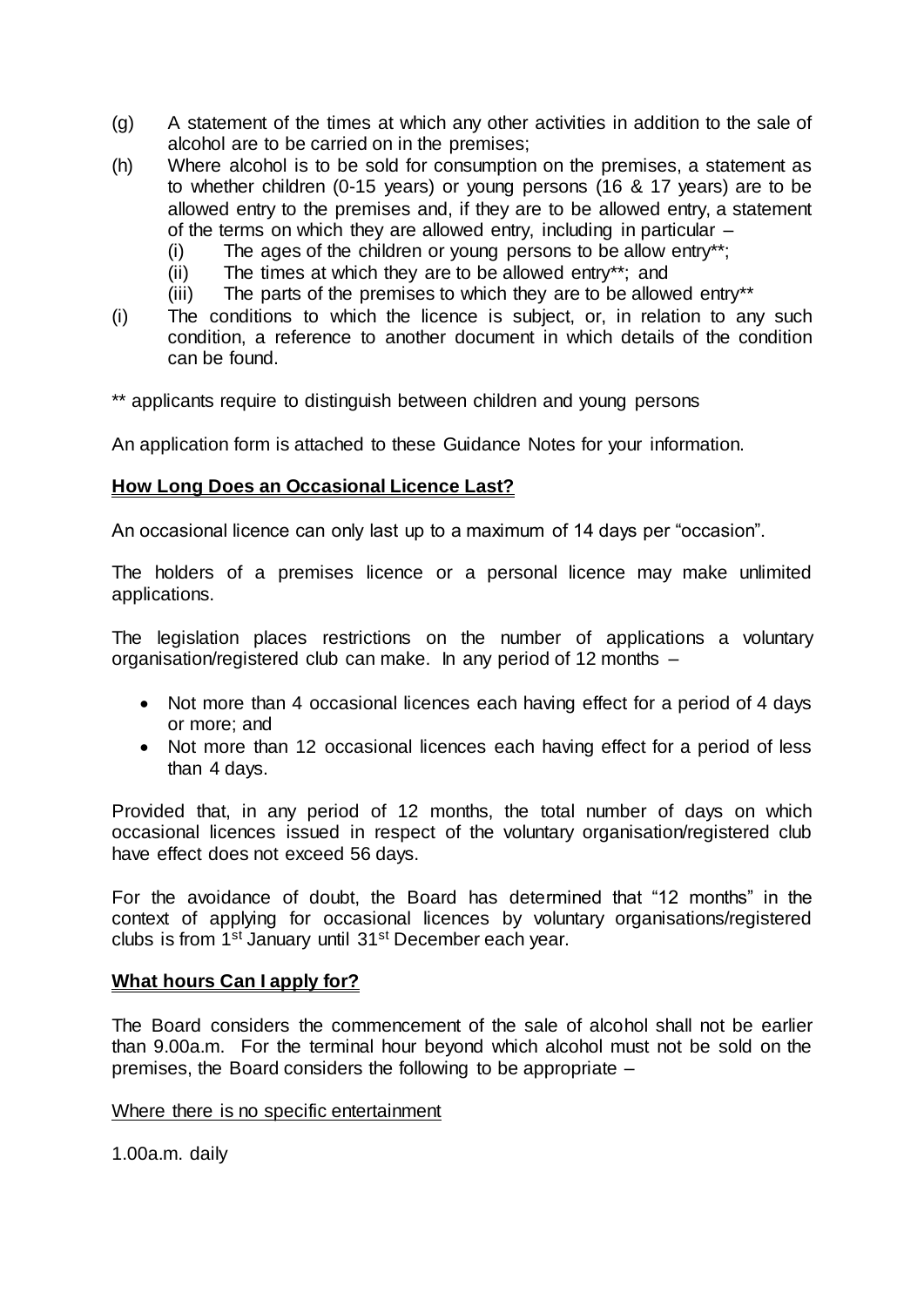Where there is specific Entertainment

1.30a.m. daily

Applicants seeking licensed hours for times outwith the Board's Policy require to demonstrate to the Board that the additional requested hours are appropriate in the circumstances.

# **What Type of Event Needs a Licence?**

The Board considers activities such as dances, discos, dinner dances, wedding receptions, parties - where a disco or band is provided, or beer tents at a larger event such as a gala or music festival, are generally acceptable for granting an occasional licence. This list is not exhaustive.

In respect of applications made by voluntary organisations/registered clubs, there is no stipulation under the Licensing (Scotland) Act 2005 that applications can only be made for particular events 'arising from or related to the activities of the voluntary organisation'. However, please see the section on mandatory conditions (below) that must be attached to occasional licences for voluntary organisations under the 2005 Act. There is a condition which stipulates that 'where a voluntary organisation is the holder of an occasional licence, alcohol can only be sold where the event is connected with the voluntary organisation's activities.' As with all licence conditions, breach of the condition could lead to criminal proceedings.

Applications for fund-raising dances and other events connected to the activities of a voluntary organisation/registered club will be regarded by the Board as a competent type of application.

The Board may reject any application as incompetent where the applicant cannot comply with one or more of the licence conditions.

An application may be refused where one of the grounds of refusal (referred to below) apply.

# **When Should I apply for a Licence?**

Applications must be lodged **no later than six weeks before the event**, and earlier than that if possible, particularly if it is anticipated that the application will attract objections or representations, or where the licence is required as part of a large event.

The Licensing (Scotland) Act 2005 stipulates the consultation period for occasional licence applications.

Where there are objections and/or adverse representations, the application will be considered at a hearing of the Licensing Board. The Board has 42 days from the date of receipt of the application to hold such a hearing, hence the requirement for applications to be lodged no later than six weeks before the event.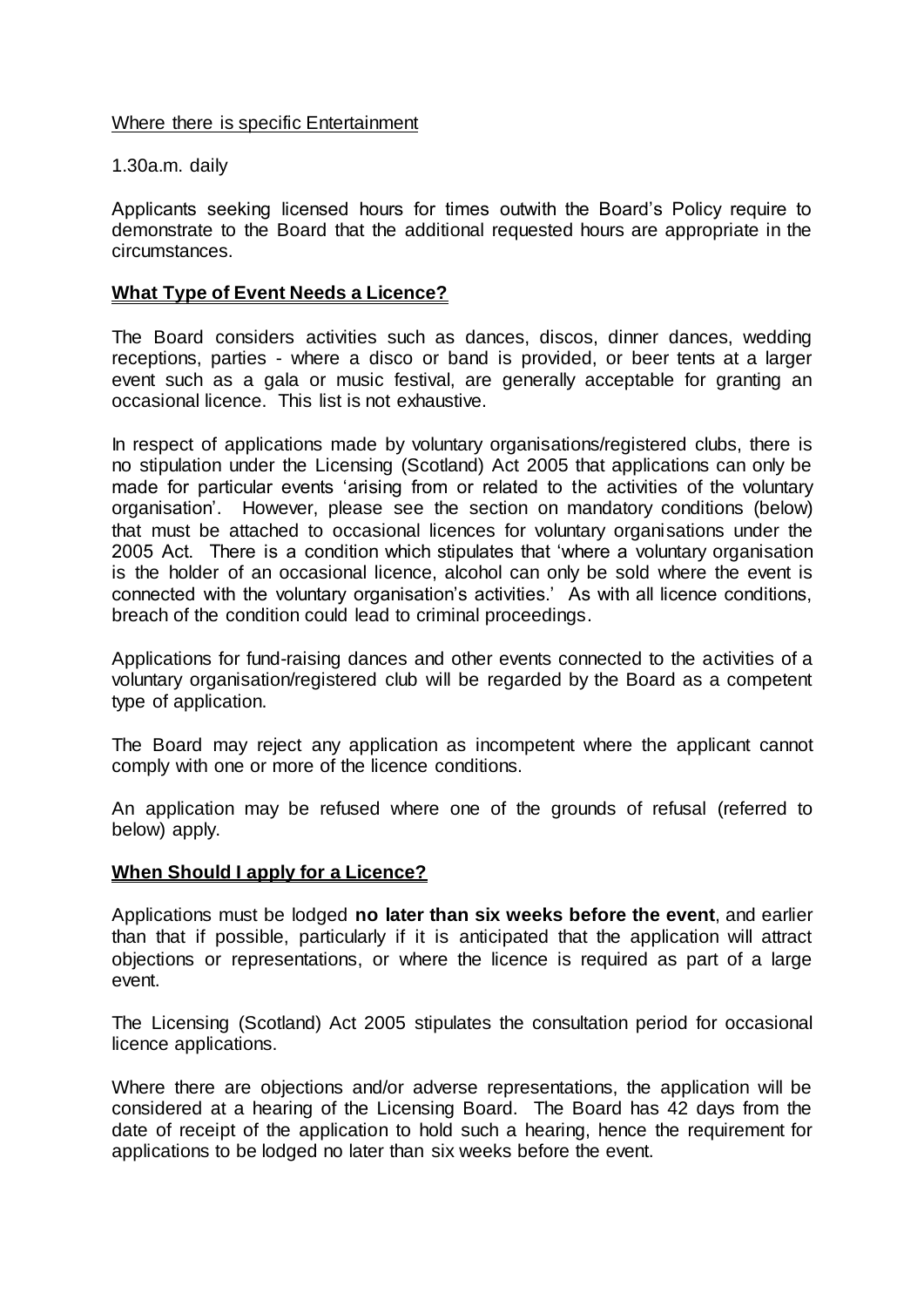Late applications will be processed where the applicant insists, however, no guarantees will be given that a licence will be granted in time for the event.

Provision will be made for the urgent processing of applications for unforeseeable events, such as a funeral tea, to ensure that licences are granted in time for such events.

#### **How Much Does it Cost?**

The application fee for an occasional licence is £10. Cheques or postal orders should be made payable to 'Aberdeenshire Council'. Please do not send cash through the post.

The Board does not currently have facilities to accept payment by means of a credit or debit card.

Applicants should note that the application fee is not refundable if the application is refused, cannot be processed in time, or if the event is subsequently cancelled after a licence has been issued.

# **Will I need to submit anything else with my application?**

All applicants must complete the supplementary information sheet listed as Appendix 2 to the application form. This provides the Board with information required to determine whether local conditions will apply to the licence. The information requested on this sheet is not provided for on the application form itself.

A detailed layout plan should be submitted with the application unless the event is taking place within a Member's Club in which case the plans attached to the premises licence issued for the premises will apply. Where the event takes place in a public hall, the plans attached to the public entertainment licence issued for the hall will apply.

Part of Appendix 2 will detail how you will comply with the **5 licensing objectives** during the event. The 5 licensing objectives are:-

- **1. Preventing crime and disorder**
- **2. Securing public safety**
- **3. Preventing public nuisance**
- **4. Protecting and improving public health**
- **5. Protecting children from harm**

You will need to assess compliance with the 5 licensing objectives for each event you require a licence for. The same assessment will not be appropriate for every event you will run.

Where a representative of a voluntary organisation applies for an occasional licence for a barn dance, or a marquee dance, or similar event, where more than 100 persons are expected, the Board expects there to be a person in charge of the bar at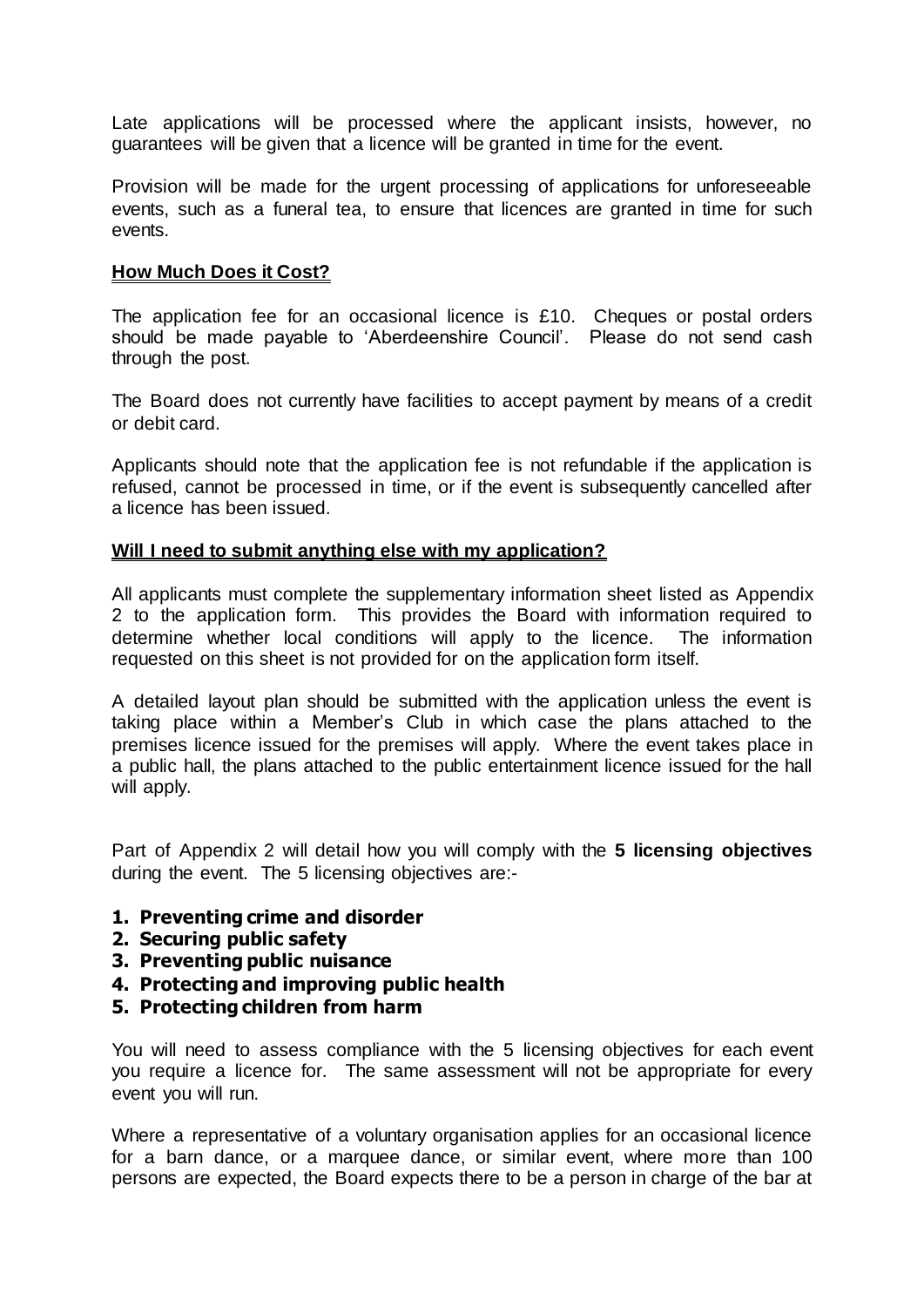the event who has completed training to the same standard as that required to obtain a personal licence under the Act, and **evidence of training** must be submitted to the Board with the occasional licence application.

In all other circumstances, where a voluntary organisation applies for more than four occasional licences in any calendar year, the Board expects there to be a person in charge of the bar at the event who has completed training to the same standard as that required to obtain a personal licence under the Act, and **evidence of training** must be submitted to the Board with the occasional licence application.

Representatives of voluntary organisations may wish to give some consideration to making application for a personal licence. Personal licence holders applying for occasional licences will not be constrained by the mandatory condition that where a voluntary organisation is the holder of an occasional licence, alcohol can only be sold where the event is connected with the voluntary organisation's activities.

The Board will also give consideration as to whether the staff working behind the bar require to carry out a minimum of 2 hours training prior to the event. This will be considered on a case-by-case basis in consultation with Police Scotland and the Licensing Standards Officers, particularly where more than 100 persons are expected to attend the event. Voluntary Organisations may wish to consider having a member make application for a personal licence as staff training can be delivered by a personal licence holder, failing which, such training must be delivered by an accredited trainer, such as the Banff and Buchan College in Fraserburgh.

The event may also require a **public entertainment licence** under the Civic Government (Scotland) Act 1982.<sup>1</sup>

Where food is sold for consumption on or off the premises after 11.00p.m., the event may require a **late hours catering licence** under the Civic Government (Scotland) Act 1982.

# **What Happens Once I have lodged my application?**

#### Processing

 $\overline{a}$ 

The Board must give a copy of your application to the Chief Constable and the Licensing Standards Officer. The Board will also give notice of the application to Building Standards, Environmental Health and the Fire Service if appropriate.

The Chief Constable and the Licensing Standards Officer must submit their views to the Board within 21 days.

The Licensing Standards Officer can submit comments which include recommendations for additional conditions to be attached to the licence by the Board.

<sup>1</sup> Note: free events will also require a licence. The legislation was amended by the Criminal Justice (Scotland) Act 2010 and the changes took effect within Aberdeenshire from 1<sup>st July</sup> 2013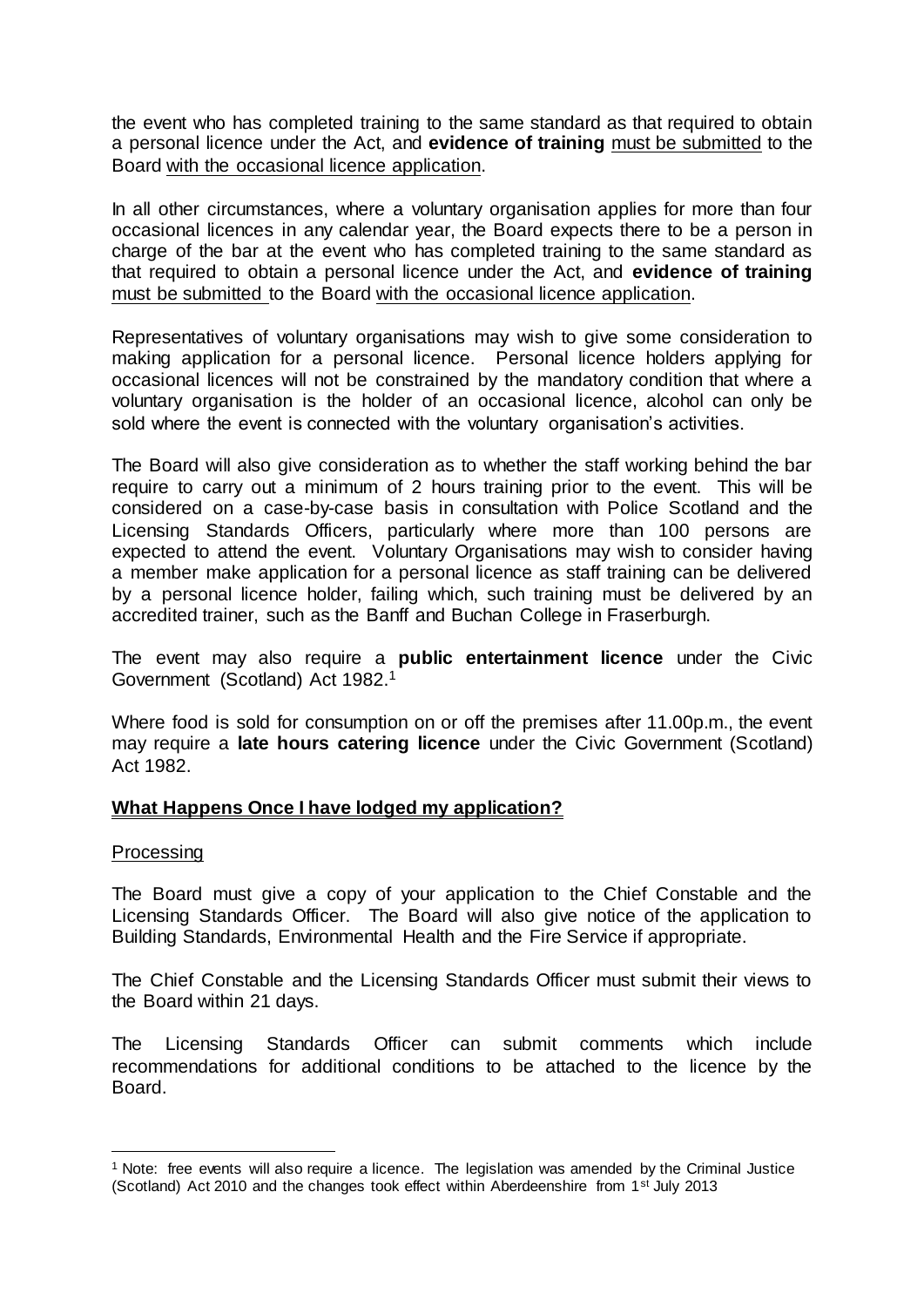The Chief Constable may, if he considers it necessary for the purposes of any of the licensing objectives, make a recommendation to the Board that the application be refused.

Any person may, within 7 days, object to the application on any ground relevant to one of the grounds of refusal.

Any person may, within 7 days, make representation to the Board concerning the application including representations in support of the application and in respect of conditions which the person considers should be imposed.

#### **Publicity**

At the same time as the Board gives notice of an application to the Chief Constable and the Licensing Standards Officer the Board must publish details of the application for occasional licence on its website a[t www.aberdeenshire.gov.uk](http://www.aberdeenshire.gov.uk/) . Any person may object or lodge a representation within 7 days of the application being published on the website. After the seven day period, the Board has a discretion as to whether or not to consider any comments received.

# **How Will the Application be Determined?**

Where no objections, representations, or notices are received from the police, the Licensing Standards Officer or other objectors, the application will be granted by the Clerk under delegated authority and the licence will be issued.

If, however, there are objections and/or representations made in respect of the application, the Board must, within seven days of receiving the objection/representations provide the applicant with any information relevant to their application raised in such objections/representations or made in any notice lodged by the Chief Constable or the Licensing Standards Officer. The applicant must be allowed to comment on the objections or representations before the application is determined. The Board will do this by asking for a written response from the applicant in the first instance.

If it is possible to reach agreement on the application between all parties at this stage, leading to any objections/representations being withdrawn, the application will be granted by the Clerk under delegated authority and the licence will be issued.

If agreement cannot be reached, the Board must consider if any of the grounds of refusal apply and will hold a hearing to consider the application. All relevant parties will be asked to attend the hearing. The hearing must be held within 42 days of the date of receipt of the application. At the hearing, the Board will determine whether the application should be granted or refused. If the Board decides that none of the grounds of refusal apply the Board must grant the application. If the Board decides that one or more of the grounds of refusal apply the Board must refuse the application.

The Board is required to give written notice of its decision to all relevant parties within 7 days of the date of the decision.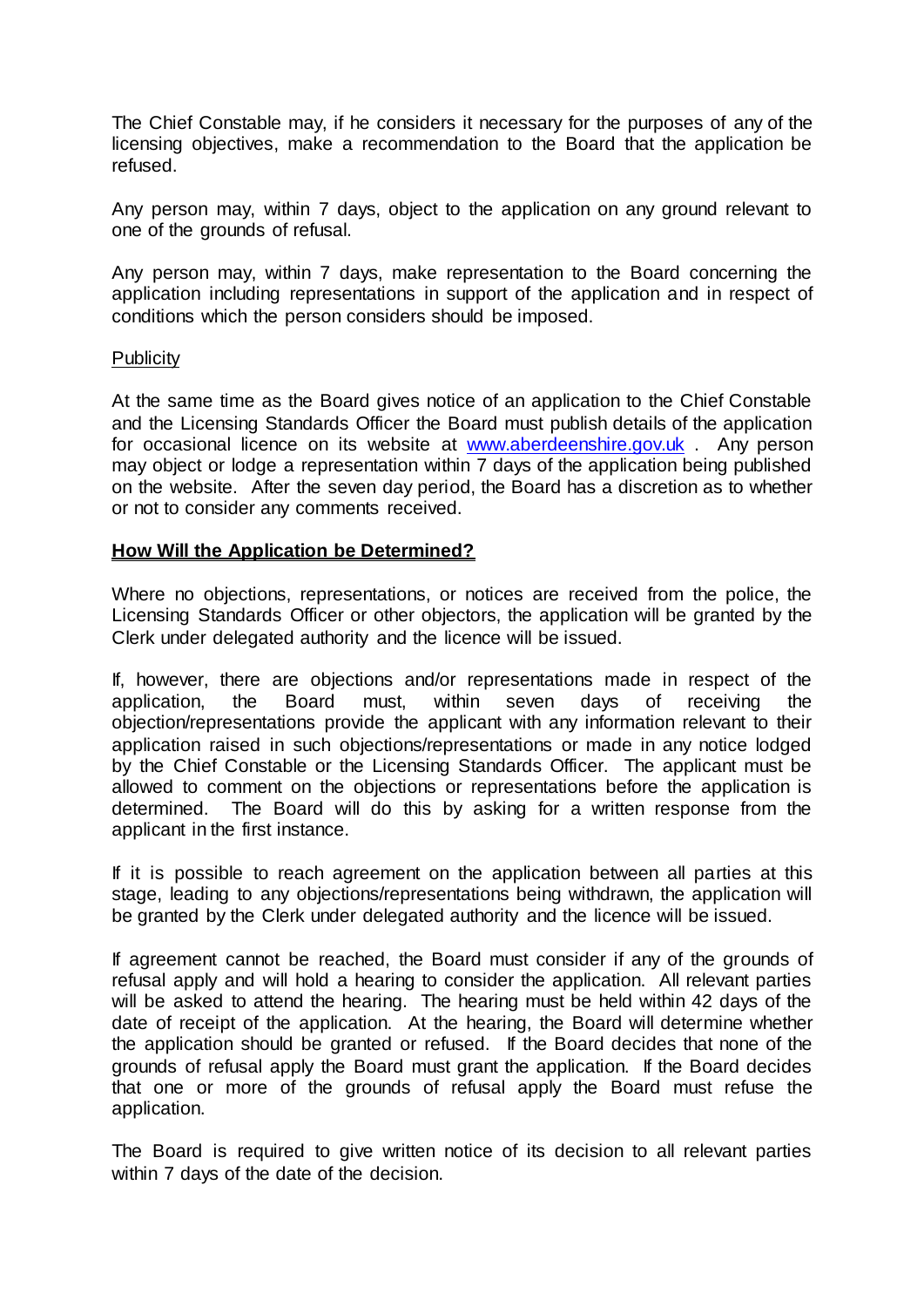All late applications and applications seeking the grant of hours outwith the terms of the Board's Policy will be referred to the Convenor for determination in the first instance.

# **What are the Grounds of Refusal?**

The grounds of refusal are –

- (a) That the premises are excluded premises
- (b) That the application must be refused under Section 64(2) [24-hour opening] or Section 65(3) [outwith the trading hours for off sales set under the Act  $-$ 10.00a.m. – 10.00p.m.]
- (c) That the Board considers the granting of the application would be inconsistent with one or more of the licensing objectives. The objectives are  $-$ 
	- Prevention of crime and disorder
	- Securing public safety
	- Prevention of public nuisance
	- Protection and improvement of public health
	- Protection of children from harm
- (d) That, having regard to
	- (i) The nature of the activities proposed to be carried on in the premises to which the application relates;
	- (ii) The location, character and condition of the premises; and
	- (iii) The persons likely to frequent the premises

The Board considers that the premises are unsuitable for use for the sale of alcohol.

# **What Conditions Will Attach to the Licence?**

Schedule 4 of the Licensing (Scotland) 2005 lists the following mandatory conditions that must be applied to every occasional licence. These can be found at [www.aberdeenshire.gov.uk](http://www.aberdeenshire.gov.uk/)

The Board has agreed a **pool of local conditions** that reflect the licensing objectives, following consultation with the Chief Constable and the Licensing Standards Officers. These conditions were approved by the Board on 31<sup>st</sup> March 2010. These conditions will apply on the recommendation of the Chief Constable or the Licensing Standards Officers. Not every condition will apply to every licence applied for and, indeed, there will be licences issued where none of the local conditions apply. These conditions are attached to this note and referred to for information purposes.

The Board may also impose such other conditions as they consider necessary or expedient for the purpose of any of the licensing objectives, but may not –

 impose any condition which is inconsistent with any of the mandatory conditions or any further conditions imposed by the Scottish Ministers which would have the effect of making any of such conditions more onerous; or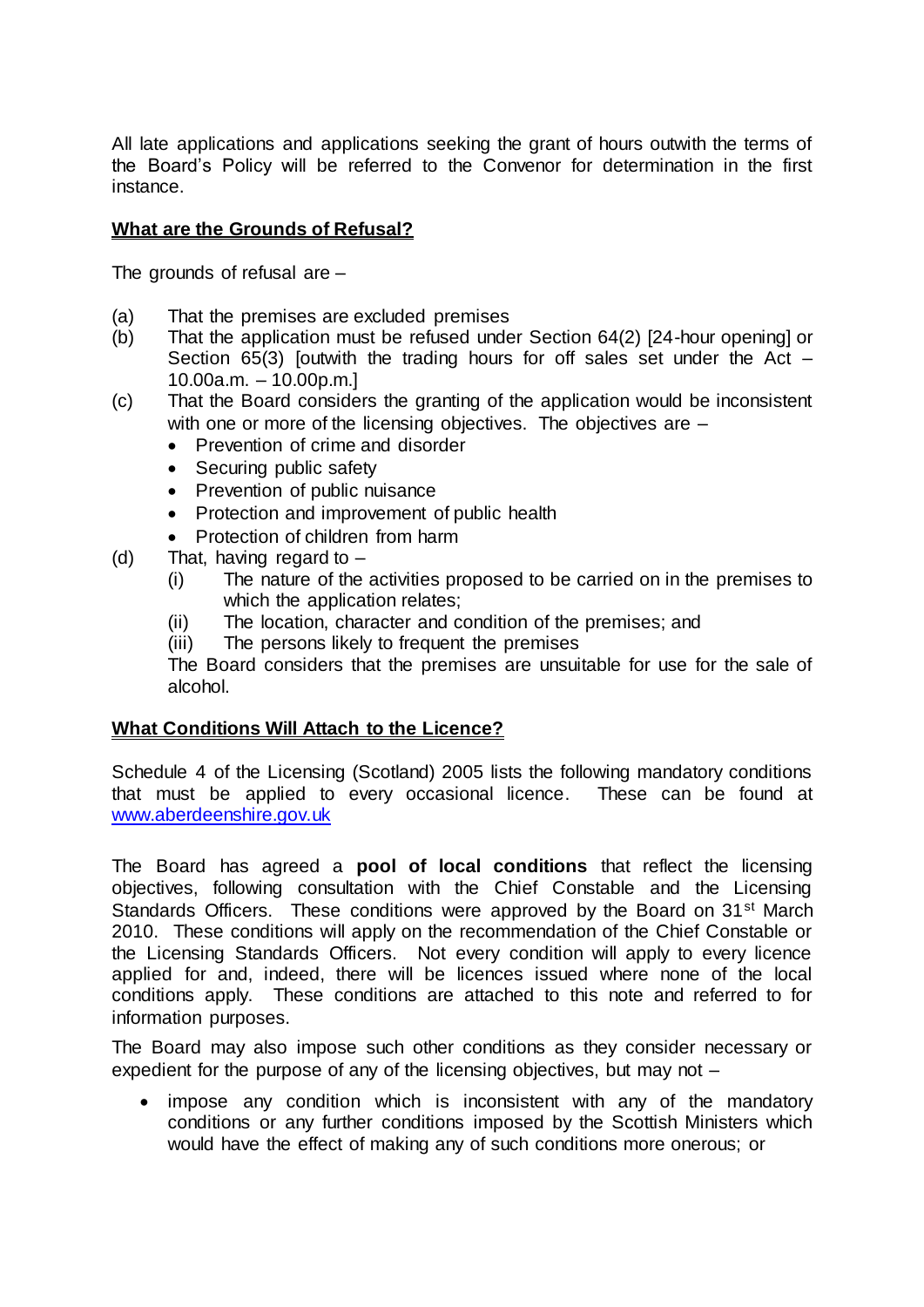which relates to a matter such as planning, building standards or food hygiene, which is regulated under another enactment.

The Board will consider on an individual basis whether it is necessary or expedient to impose additional conditions, to promote one or more of the licensing objectives, or, otherwise to give effect to the provisions of their policy statement or to the provisions of the Act. The decision whether to impose a condition will be made on an objective basis, any representations made and any other relevant information available to the Board when considering the application. The Board will seek to avoid the imposition of disproportionate conditions.

#### **Note on Stewarding**

Organisers of events should note that from 1st November 2007, when the relevant provisions of the Private Security Industry Act 2001 came into force, there is mandatory licensing of the private security industry. This means that it is an offence to employ unlicensed door stewards or "bouncers" at events. Volunteers who carry out these roles are exempt from the requirements of the Act but organisers may wish to take independent advice on the legality of their security arrangements at events. For further information consult the following website –

<http://www.the-sia.org.uk/home>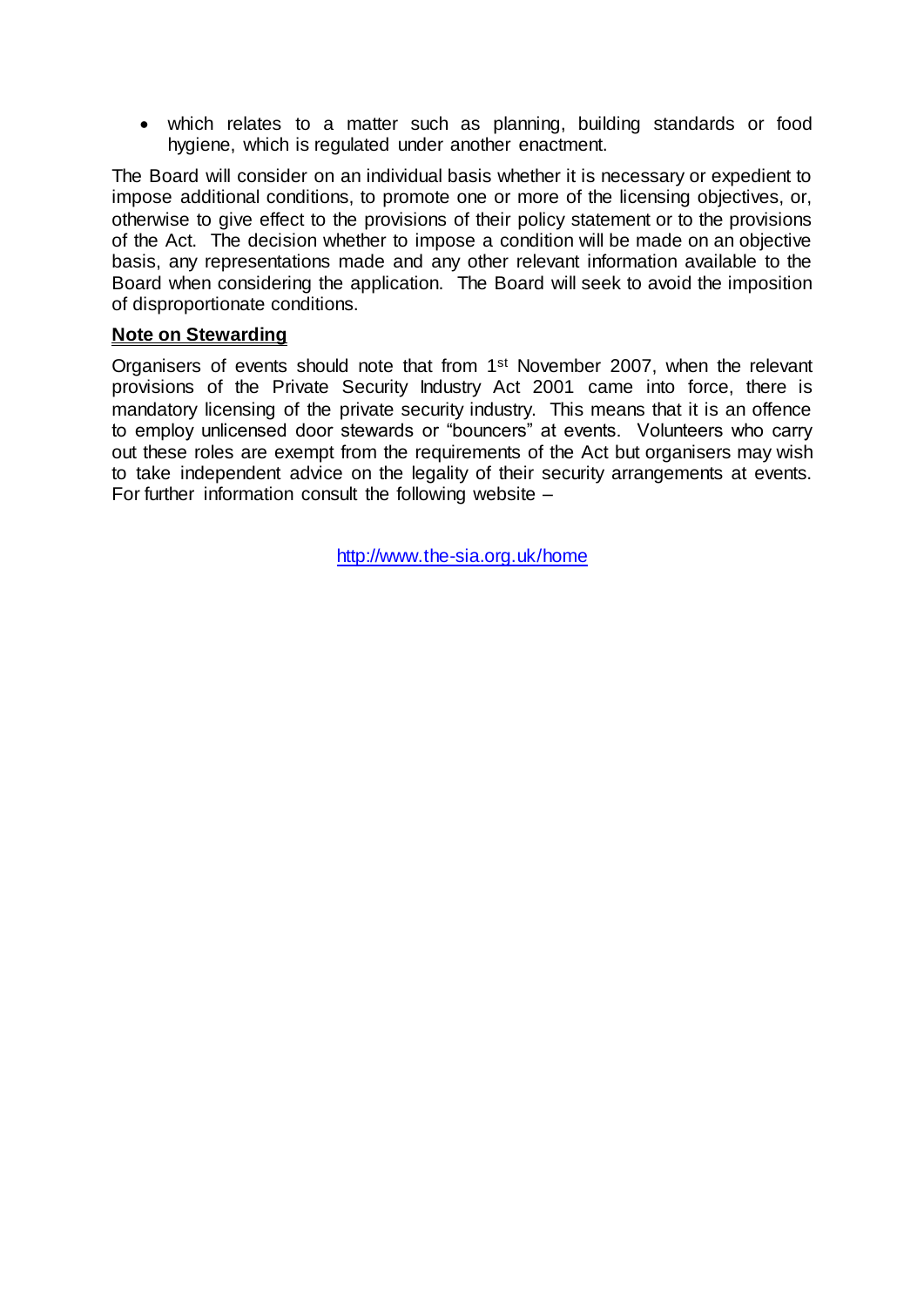# **Where Can I Get Further Information?**

Further information is available from the Clerk at –

| Aberdeenshire Council<br>St. Leonards<br>Sandyhill Road<br><b>Banff</b> |                                    |
|-------------------------------------------------------------------------|------------------------------------|
| <b>AB451BH</b>                                                          | Legal Post LP6, Banff              |
| Telephone                                                               | 01261813320                        |
| Fax                                                                     | 01261 815664                       |
| E-mail                                                                  | Fiona.stewart@aberdeenshire.gov.uk |

Information can also be obtained from Aberdeenshire Council's website at –

[www.aberdeenshire.gov.uk](http://www.aberdeenshire.gov.uk/)

click on the tab in the left hand column for legal service click on the tab in the left hand column for licensing

Application forms, Guidance and copies of the Board's Policy Statement can be found on the licensing page by clicking on the appropriate link. Applications for occasional licences will also be advertised on this page.